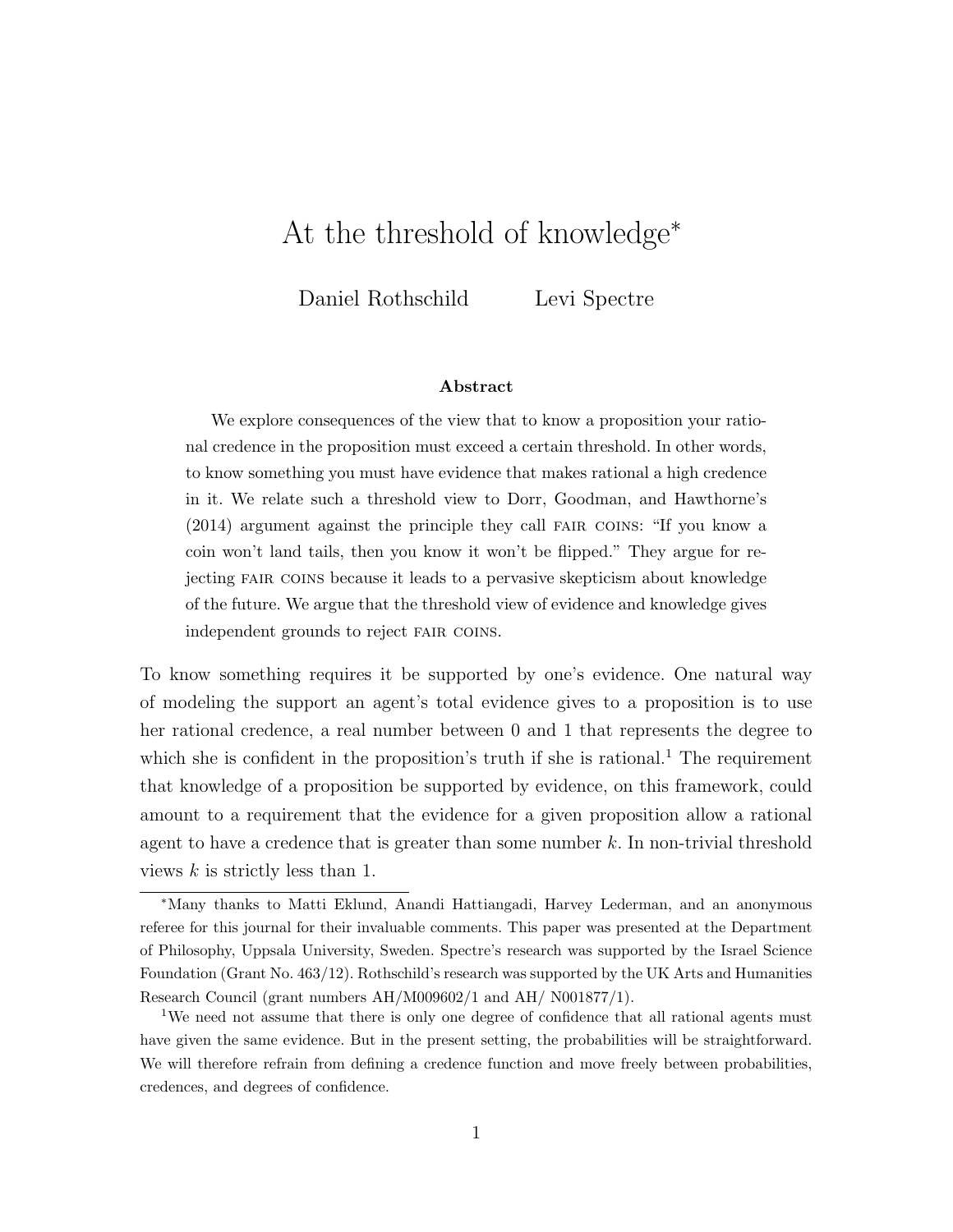Threshold views, in this sense, only put requirements on knowledge, rather than defining knowledge: passing the threshold is necessary but not sufficient for having knowledge. Threshold views have surprising implications, however. One well-known consequence is the potential failure of the closure of knowledge under conjunction introduction (and other multi-premise logical operations). If there are probabilistically independent propositions  $p$  and  $q$  each of which has a probability on the evidence just above the threshold  $k$ , then the probability of their conjunction will be below the threshold, and thus while one might be in a position to know  $p$  and to know  $q$  one  $\sin$ <sup>t</sup> in a position to know  $p\&q$ .

A less explored implication of the threshold view—one focus of this paper—is that there can be cases where one knows a disjunction of two probabilistically independent propositions p and q where p has a very high probability (but one just below k) and q has a low probability. In this case while one might not be in a position to know the very probable p one can know the disjunction  $p \vee q$ , whose probability while still less than one is, nonetheless, above the threshold  $k$ .

We assess an ingenious argument of Cian Dorr, Jeremy Goodman, and John Hawthorne [2014, henceforth, DGH] from the perspective of the threshold view. Their argument is against a principle they call fair coins, which has the following form "If you know that a coin is fair, and for all you know it is going to be flipped, then for all you know it will land tails." This is an intuitively plausible principle: it seems obvious that the only way to know that a coin won't land a certain way is to know that it won't be flipped at all. DGH give an intriguing example that aims to show that one must reject fair coins in order to avoid a pervasive skepticism about the future.

We argue here that from the perspective of the threshold view FAIR COINS inevitably fails. This means that there is a reason to reject fair coins independent of an aversion to skepticism. We show also that DGH's argument takes the form of a sorites argument, but one whose inductive premise (closely related to fair coins) is not plausible from the perspective of the threshold view.

Our goal is not to argue for the threshold view of knowledge, but to show that on it one can easily resolve the problems DGH present using it. Other views of the evidential requirements of knowledge might also be used to reject fair coins in a way similar to that which we will argue for here.<sup>2</sup> The threshold view of the evidential

 $2M$ oreover, though we assume a non-maximal threshold, we are not arguing here that a probability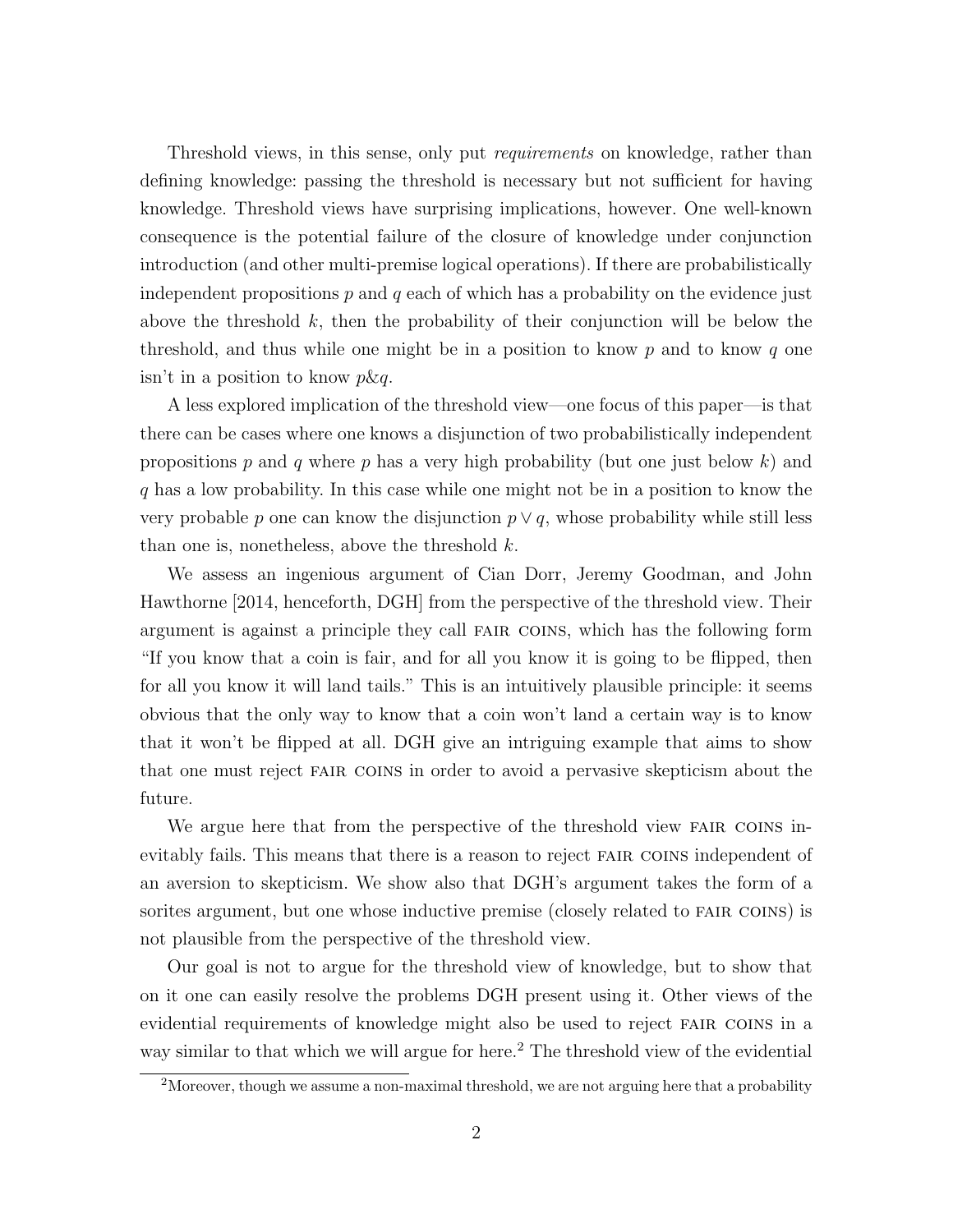requirements of knowledge, though, is tractable and appealing, and thus provides a good model for seeing what might be wrong with the intuitively appealing fair coins principle.<sup>3</sup>

Section 1 presents DGH's argument against fair coins. Section 2 shows how the threshold view motivates rejection of fair coins independently of any distaste for skepticism about the future. The section also explains why on the face of things fair coins is so compelling. We conclude in section 3 with a few remarks about knowing disjunctions on the threshold views. We there also draw an analogy with the combination of multi-premise closure and below probability 1 thresholds (as in the Lottery and Preface paradoxes) that we find instructive.

## 1 DGH

The argument against fair coins has two major steps: First, DGH put forward a scenario that shows the inconsistency of fair coins with knowledge that an extremely unlikely (but higher than probability 0) sequence of coin tosses will not take place. Second, they connect this inconsistency with skepticism about the future: FAIR COINSlike principles—their analogy is a principle they label AUTUMN LEAF (DGH, p. 279) if valid, will render unknowable, many things about the future that we take agents to regularly know. Their conclusion, then, is that if we want to avoid a commitment to pervasive skepticism about the future—and DGH surely do—we must reject fair coins and its analogs.

Yet because FAIR COINS is so intuitive, and due to the fact that not any knowledge can rely on something simply having a high probability, it seems that DGH have provided the skeptic with an attractive argument: Accept the highly intuitive fair coins and given DGH's step two (a method of devising principles with the same upshot as fair coins), you are a skeptic about the future. Our argument forestalls this kind of argumentative move. Without questioning the two major steps of DGH's argument, we argue that there is solid reason, independent of any (theoretically unmotivated?)

<sup>1</sup> threshold cannot be used to the same end that we use ours here. But see Bacon [2014] for an argument that a probability 1 conception of knowledge leads to trouble in the type of case DGH advance. And see footenote 16 below.

<sup>3</sup>Note however, that in Rothschild and Spectre [forthcoming], we give another problematic case based on DGH's basic setup which the threshold view does not help resolve.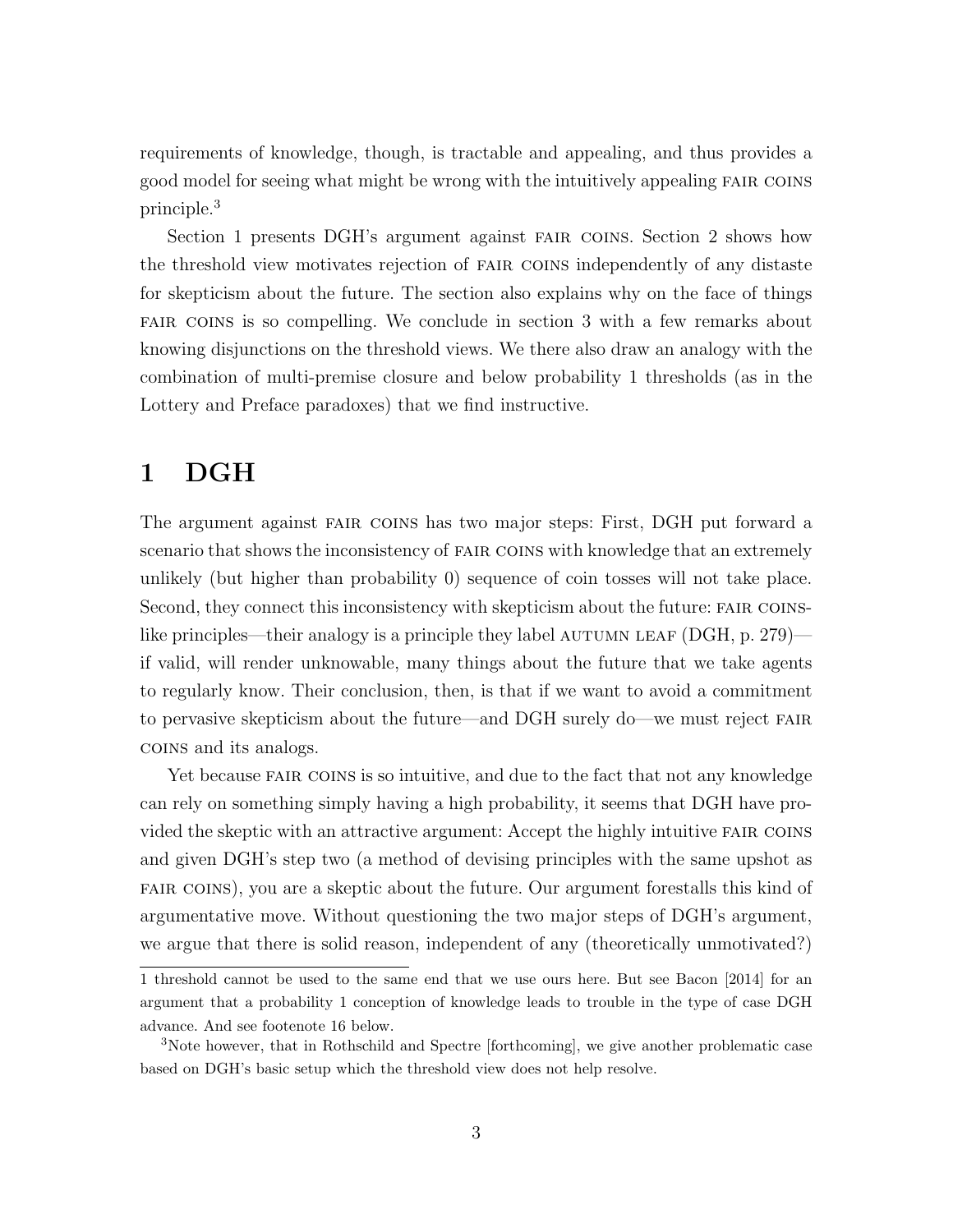distaste for skepticism, to reject fair coins. Knowledge or rational belief thresholds.

That will be the major aim of the next section. We start here with first stage of DGH's argument:

1000 FAIR COINS are laid out one after another:  $C_1, C_2, \ldots, C_{1000}$ . A coin flipper will flip the coins in sequence until either one lands heads or they have all been flipped. Then he will flip no more. You know that this is the setup, and you know everything you are in a position to know about which coins will be flipped and how they will land. In fact,  $C_2$  will land heads, so almost all of the coins will never be flipped. In this situation it is plausible that, before any of the coins are flipped, you know that  $C_{1000}$ will not be flipped—after all, given the setup,  $C_{1000}$  will be flipped only in the bizarre event that the previous 999 FAIR COINS all land tails.  $[\dots]$ We can regiment the puzzle as an inconsistent tetrad:

- (1) You know that  $C_{1000}$  will not be flipped.
- (2) For each coin  $C_n$ : If you know that  $C_n$  will not be flipped, then you know that  $C_{n-1}$  will not land tails.
- (3) For each coin  $C_n$ : If you know that  $C_n$  will not land tails, then you know that  $C_n$  will not be flipped. (FAIR COINS)
- (4) You don't know that  $C_1$  will not be flipped.

The contradiction is obvious: the negation of (4) follows from (1-3) by a long sequence of modus ponens. But  $(4)$  is obviously true, since  $C_2$  will be flipped. (2) is hard to deny, given that you know the setup. Assuming the anti-skeptical (1), we are therefore forced to deny (3). So, for some coin, you know that it won't land tails, even though you don't know—and are not in a position to know—that it won't be flipped.

(DGH, pp. 278-9)

There is a temptation here to deny (1) rather than accept that you can know that a coin will not land tails when you don't know whether it will or will not be flipped. And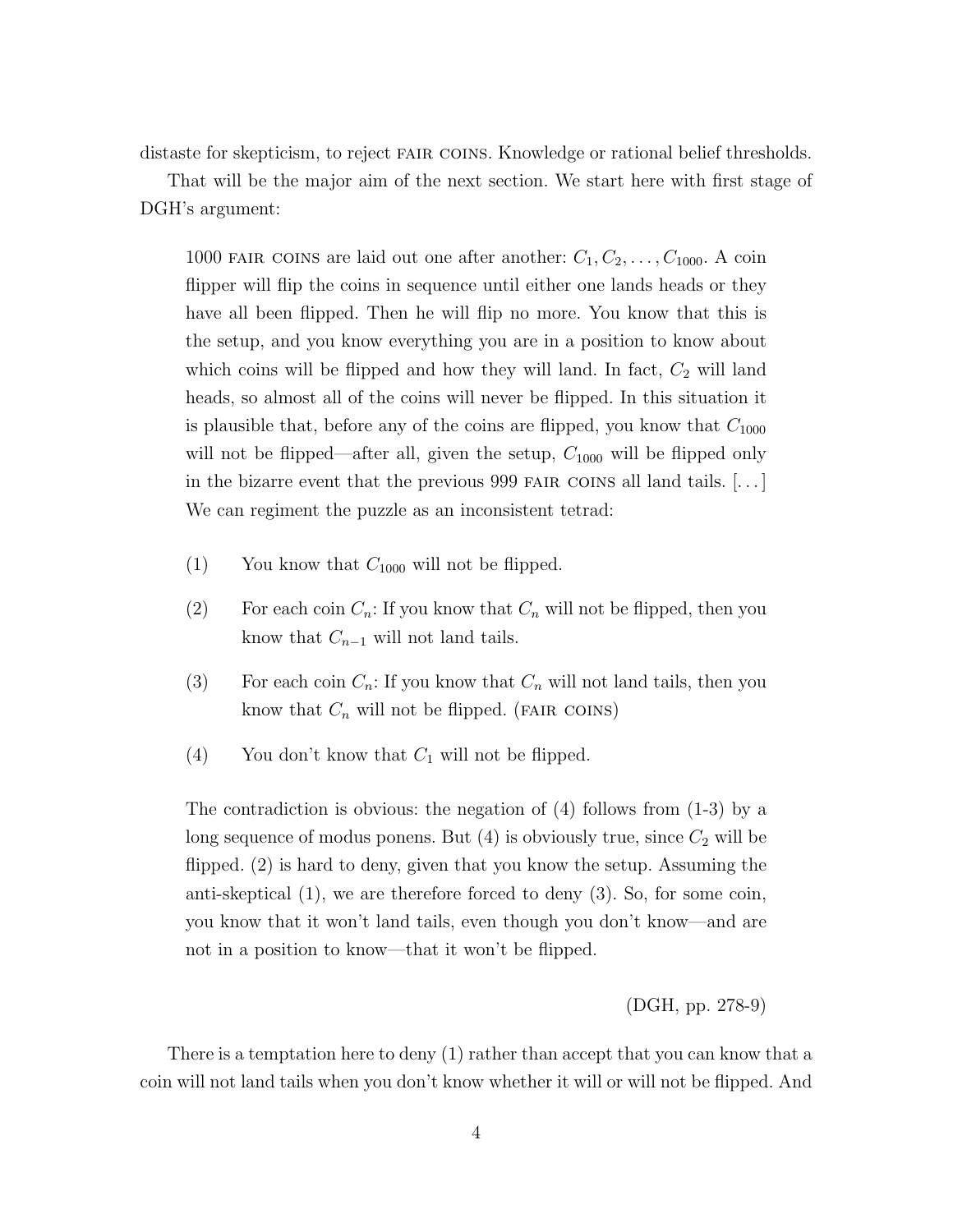the temptation seems well founded: we often think that no matter how improbable a lottery loss is, you don't know that you've lost until you have at least some nonpurely probabilistic access to its result. Simply by believing a highly probable true proposition, an agent will intuitively often fail to know it. So in order to run the argument against their target, DGH need to show that the tempting denial of (1) carries consequences that are worse than the denial of fair coins.

The consequence they draw, is that if FAIR COINS is valid, we must accept a pervasive skepticism about the future. And since lots of knowledge about the future involves at least some low chance condition that must not take place to allow for knowledge—this is roughly the second stage of DGH's argument (pp. 279-80)—the coin toss scenario can be converted into a multitude of cases that regard everyday knowledge about the future, knowledge we intuitively have. Here DGH rely on an analogy between the chancy physical processes that determine future states of affairs and a series of coin tosses. They present a stylized case of an autumn leaf that has a certain probability of falling off a tree in each one hour period. Their idea is that you know that by the end of winter the leaf will fall off even if in each period its chance of falling is the same as the chance of a (potentially biased) coin landing heads. While this analogy has some force it is not that clear to us how much of our knowledge of the future does rely on processes that share a sufficiently similar underlying probabilistic structure to that of a series of coin tosses.<sup>4</sup> If we accept that we do not know that a lottery ticket with a low probability will lose, then we must accept that knowledge of high probability future events is sensitive to the structure of the chancy mechanisms underlying them. It is is not so clear just how high the cost of denying (1) is.

### 2 K-THRESHOLD

The inconsistency that DGH derive depends, on the one hand, on their anti-skeptical assumption—that you know  $C_{1000}$  won't be flipped. This assumption entails that "there is a smallest number n such that you know that  $C_n$  will not be flipped" (DGH, p. 278). On the other hand, premises (2) and fair coins (3), contradict the assumption. They entail that there is no "smallest number  $n$  such that you know that

 $4$ Their leaf example is highly unrealistic: the obvious physical parallel is that of radioactive decay. Thus, if we embrace FAIR COINS we might have to accept that we cannot know that a set of unstable particles will decay in any finite amount of time.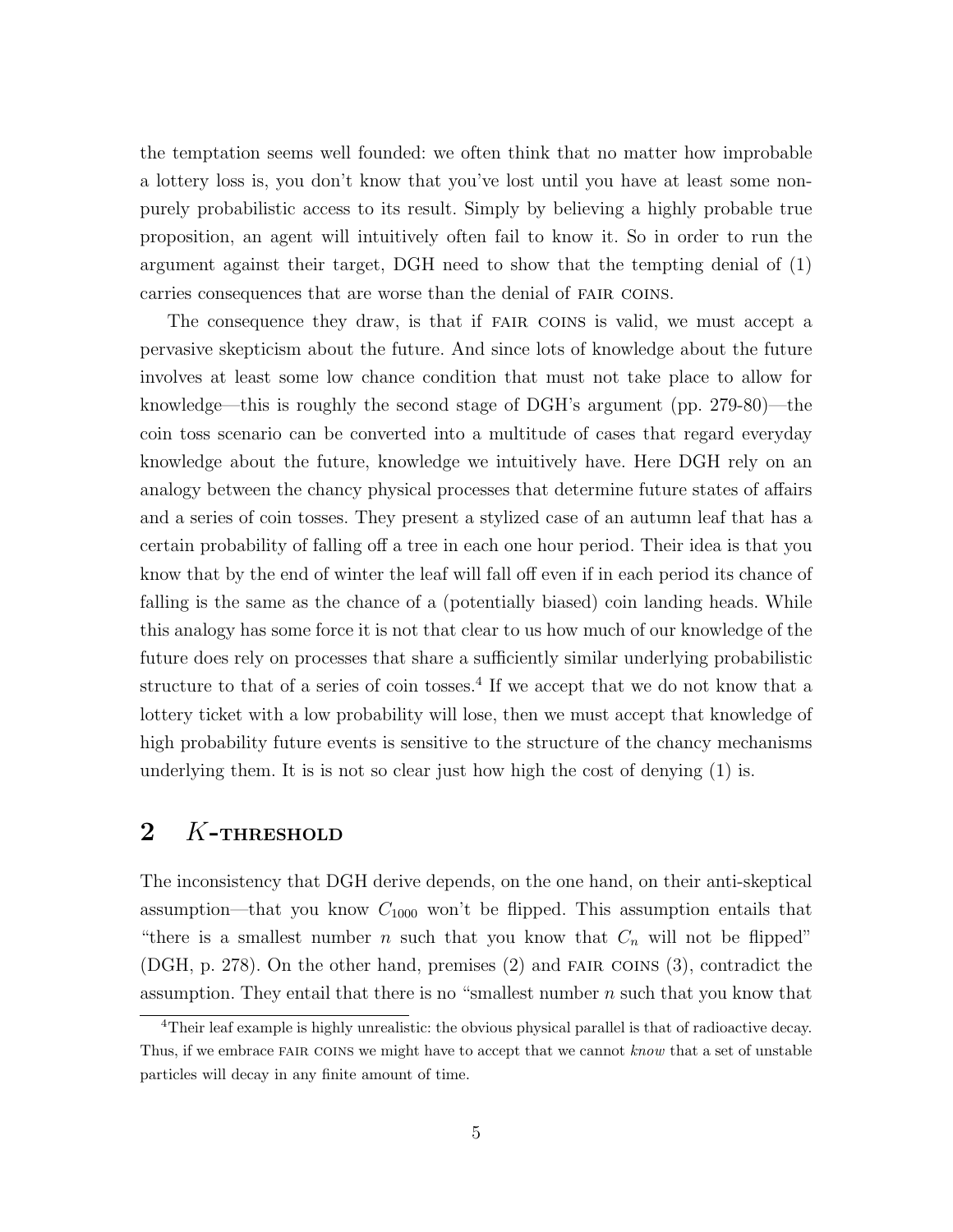$C_n$  will not be flipped." This is because together (2) and (3) entail:

(5) For each coin  $C_n$ : If you know that  $C_n$  will not be flipped, then you know that  $C_{n-1}$  will not be flipped.

By contraposition,

(6) For each coin  $C_n$ : If you don't know that  $C_{n-1}$  will not be flipped, you don't know that  $C_n$  will not be flipped.

(5) and (6) say that two beliefs relating to neighboring coins, n and  $n-1$ , will either both amount to knowledge, or will both fall short of knowledge. This means that a difference in probability between the possibility of a sequence of  $n$  tails tosses and  $n-1$  tails tosses isn't enough to make a difference in your knowledge state. Like "the heap" we can start from your assumed knowledge and go back to what is a clear case of ignorance—from a heap to 0 grains—or we can go forward from your ignorance to where clearly you know—from 1 grain to a heap.<sup>5</sup> But unlike the relation between grains and heaps, in the case of knowledge, these tolerance type principles enjoy little plausibility.<sup>6</sup> One notable and natural reason to think  $(5)$  and  $(6)$  are false is:

 $k$ -THRESHOLD: One can know the truth of statement A, only if on the evidence A's probability is greater or equal to  $k$  (where k is a real number between 0 and 1).

Perhaps there are those who would want to put forward a different knowledge condition that falsifies (5) and (6). Without denying that this can be done, for three reasons  $k$ -THRESHOLD is best suited for our purposes here. First, it is probably the most prevalent non-tolerance type knowledge condition among theorists. Among them

<sup>5</sup>Thanks here to Matti Eklund.

<sup>&</sup>lt;sup>6</sup>It will come as little surprise that on an understanding of knowledge as an absolute graded notion like "flat", it will be non-trivial to evade skeptical conclusions. A classical argument to this effect is Unger [1975] (pp. 65-68) that almost nothing is flat. Analogies Unger draws with epistemic terms lead him to the conclusion that we have almost no knowledge. Both Lewis [1979] and Dretske [1981] keep the analogies but draw conclusions that avoid skepticism. See Cohen [1987] for a more detailed discussion. The assumptions that need to be denied within DGHs example, as we show in this section, bear more than an artificial similarity with this dialectic. The assumption is that there is some tolerance principle that governs knowledge (and rational belief).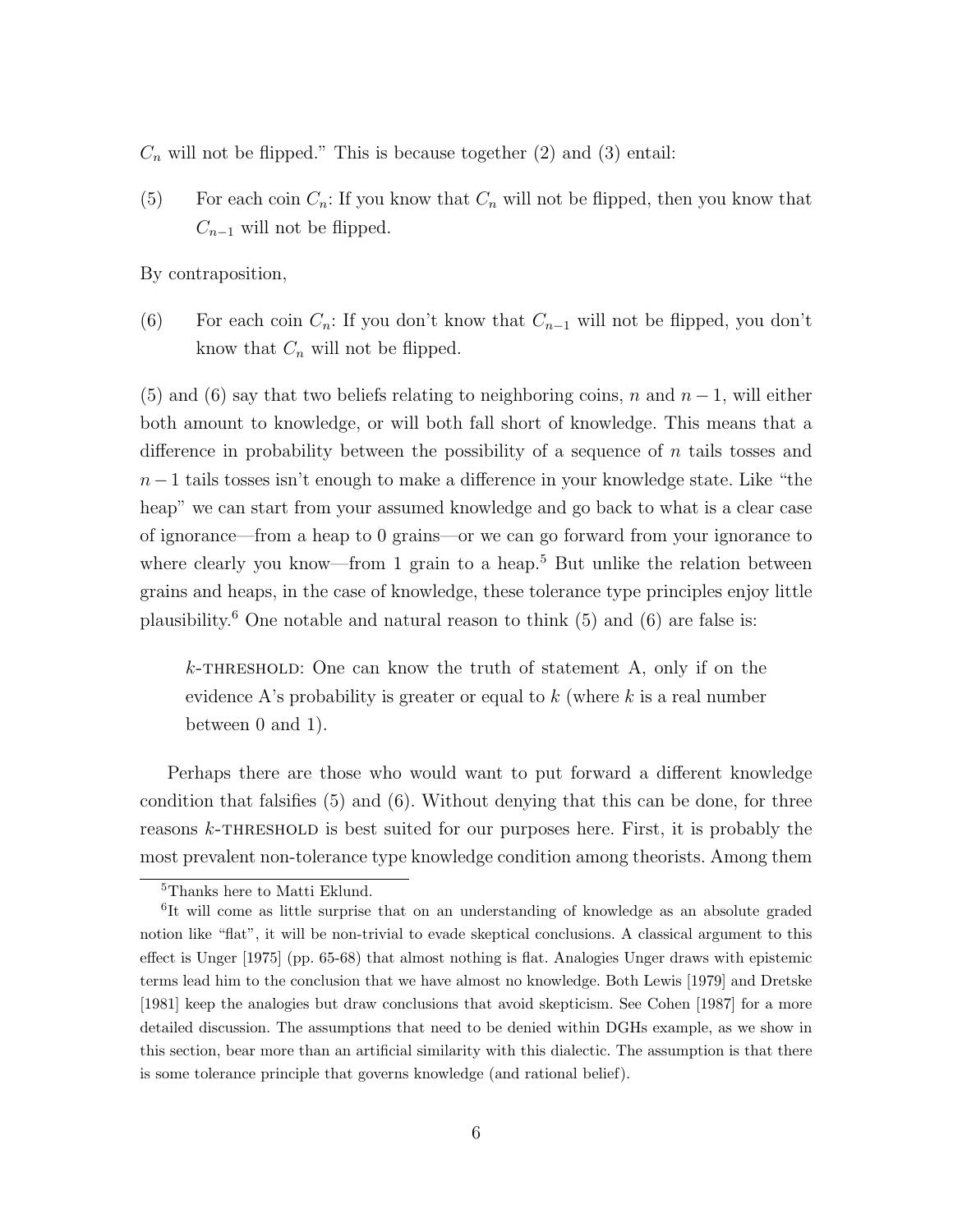are theorists implicitly accept a version of  $k$ -THRESHOLD by a combined commitment to the theses that knowledge entails rational (or justified) belief and that the later has a non-maximal sharp threshold (the Lockean thesis). This prevalence is beneficial because it will help us show that at least implicitly fair coins is already widely rejected. Second and relatedly,  $k$ -THRESHOLD isn't, at least not directly and exclusively, a condition on knowledge that is accepted in order to avoid skepticism. So in putting it forward we are not begging any skeptical question.<sup>7</sup> But mainly, third,  $k$ -THRESHOLD leads to the failure of FAIR COINS and can help locate the reason it is misleadingly compelling. Or so we now turn to argue.

We start by arguing that  $k$ -THRESHOLD<sup>8</sup> provides direct reason to reject (5) and

Moreover, below probability 1 knowledge (and justification) thresholds are famously used as premises in skeptical arguments. Such is the case in some versions of Cartesian (or closure) type arguments for which, e.g., contextualism is proposed as a remedy [Cohen, 1988, is a notable example regarding lottery puzzles].

The point is, below probability 1 knowledge thresholds are rarely proposed as anti-skepticism solutions. As stated in the main text, they are often accepted implicitly by acceptance of knowledge entailing belief and the Lockeian theses. See Lewis [1996], though, for minority non-skeptical view that knowledge isn't fallible and doesn't entail belief.

<sup>8</sup>Since the chance that  $C_{1000}$  won't be flipped is less than 1, it seems plausible that k should be less than 1. One could claim, though, with Williamson [2009], that though the chance it won't be flipped is less than 1, the evidential probability that  $C_{1000}$  won't be flipped is 1 (all knowledge has evidential probability 1 on the K=E thesis). So we do not want to deny the possibility of a probability 1 threshold view along Williamsonian lines that falsifies (5) and (6). Nevertheless, Bacon [2014] shows that in the current setting this would be a problematical move (and see footnote 16 below). Fortunately, a much less radical view is required here, one that is shared by many theorists. Aside from the reasons provided in the main text, fallibilists, will mostly agree that knowledge has a non-maximal threshold since they agree that to know a proposition doesn't require evidence that entails it. See Smith [2016] for the claim that this general "Risk Minimisation" view is prominent and widespread (a view he argues against).

 $7A$  skeptic about the future can even accept k-THRESHOLD because she accepts it in other knowledge contexts. She could accept, in other words, that had you been able to know that  $C_n$  will not be flipped, it would not follow that you knew that  $C_{n-1}$  will not be flipped (for any n). On this type of skepticism, knowledge about the future could fail (almost) universally because some other necessary condition on knowledge is not satisfied. For instance, we can imagine a crude causal view, that aside from demanding that known proposition are probable enough on the evidence to satisfy some threshold, it also says that you can't know propositions that your evidence doesn't have the right kind of causal relation to. On this view you don't know that coin 1000 will not be flipped even though the threshold requirement is satisfied (assuming  $k < 1 - \frac{1}{2^{999}}$ ).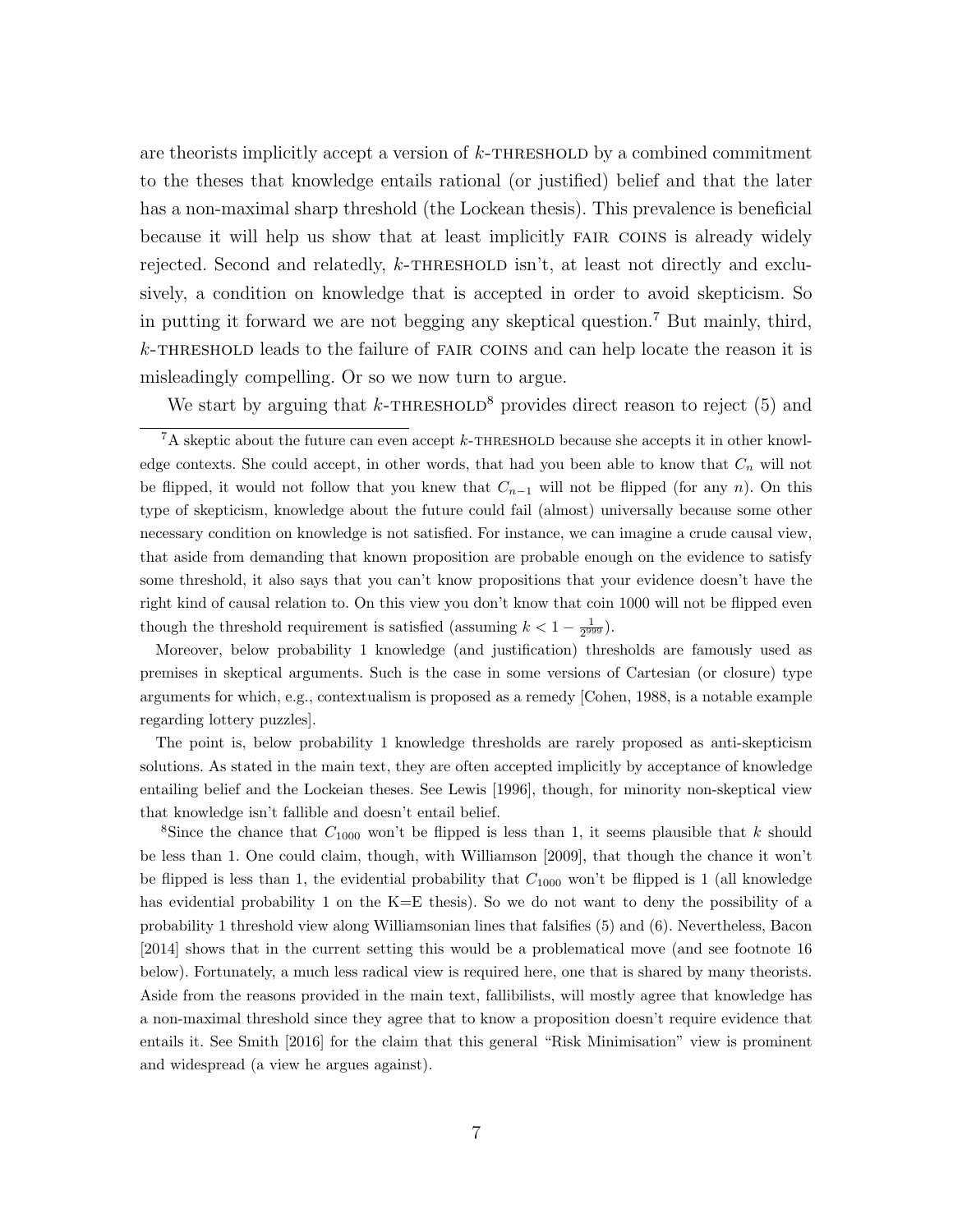(6). The basic reason is simple. For any n the probability that  $C_n$  will not be flipped is greater than the probability that  $C_{n-1}$  will not be flipped. So, if there is a probabilistic threshold on knowledge it makes sense that one can know  $C_n$  will not be flipped without knowing that  $C_{n-1}$  will not be flipped.

Of course (5) and (6), the inductive principles for DGH's sorites, are not themselves the same as the fair coins assumption, but rather just the inductive premises. It will be useful to show how  $k$ -THRESHOLD is actually in tension with FAIR COINS itself. As before, let  $n$  be the first coin such that you know

 $(7)$   $C_n$  will not be flipped.

We, then, assume that a) coin n is the first coin that satisfies the k-THRESHOLD, and b) the setup is known for certain.

Assumption a) amounts to the claim that while your evidence makes the probability of  $C_n$  not being flipped  $\geq k$ , the probability of  $C_{n-1}$  not being flipped is  $\lt k$ . Why should this be the case? Your evidence from  $C_n$ , is purely statistical: you do not know  $C_n$  by perception, testimony or other routes. On the assumption that you do know  $C_n$  then there is no reason why that statistical evidence does not amount to knowledge in this case.<sup>9</sup> The only relevant difference between the proposition that  $C_{n-1}$  will not be flipped and the proposition that  $C_n$  will not be flipped is the different probabilities, so if  $C_{n-1}$  fails to be knowledge (which by assumption it does) it must be because it is not sufficiently supported by the probabilistic evidence, and, thus, its probability is below the (contextual) threshold  $k$ .

Note that the setup makes the following two statements equivalent:  $C_n$  will not be flipped and  $C_{n-1}$  will not be flipped  $\vee C_{n-1}$  will land heads. The certainty of the setup—assumption b)—combined with the principle of knowledge equivalence—that if you know two propositions are a priori equivalent and you know one, you are in a position to know the other—allows us to assume that you are in a position to know the following disjunction:<sup>10</sup>

<sup>9</sup>As there must be in lottery cases, if we do not know that our tickets are losers before the lottery.

<sup>&</sup>lt;sup>10</sup>We can safely assume that known equivalences are equiknowable since even those who question equivalence closure—e.g., Yablo—will not question the present instance of it. But even if one would want to question this principle, given the equality of the probabilities, a reason needs to be given why (9) doesn't satisfy some knowledge condition that (7) does.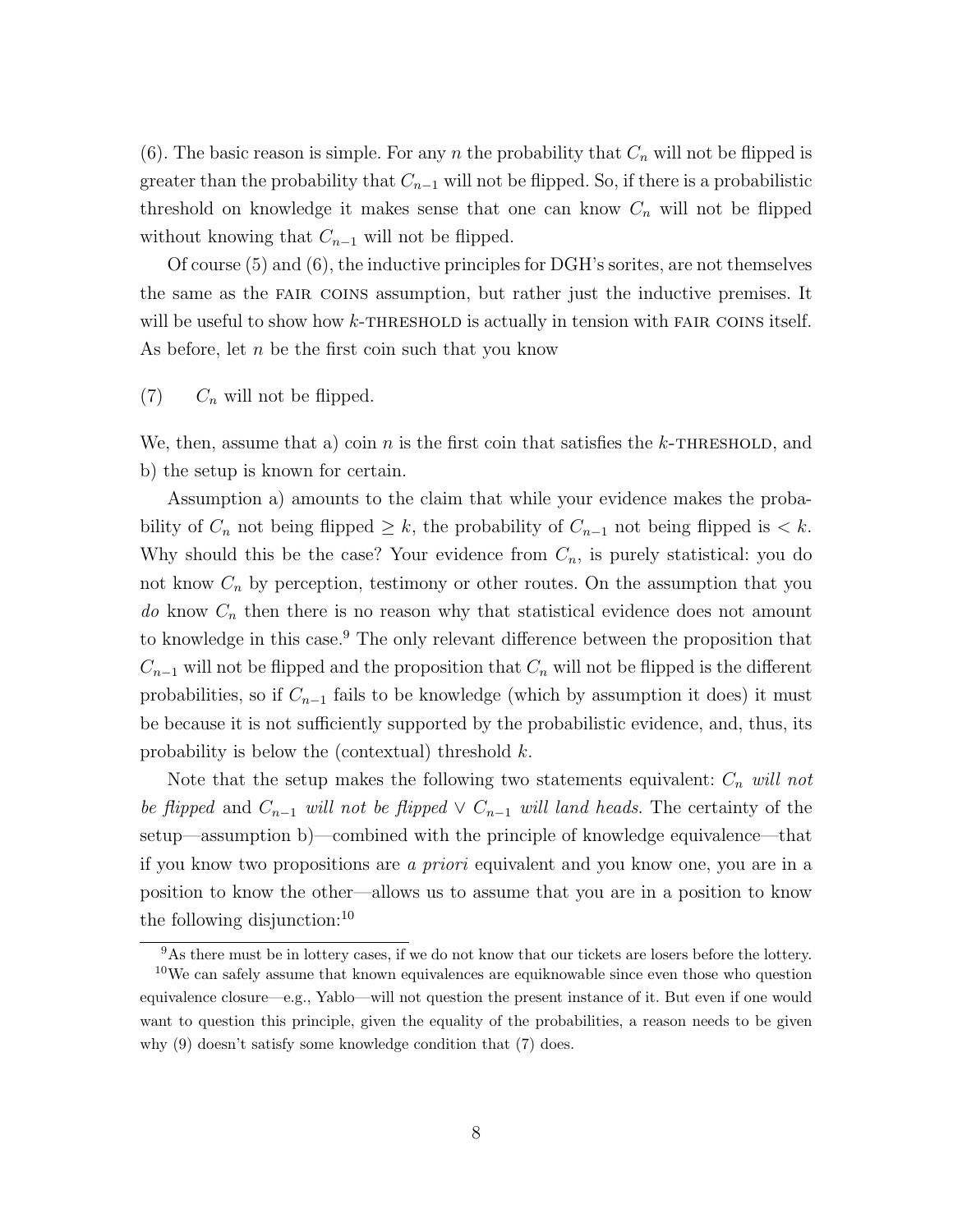(8)  $C_{n-1}$  will not be flipped  $\vee C_{n-1}$  will land heads.

Note that (7) and (8) both have a probability of  $1 - \frac{1}{2^{n-1}}$  on the setup. By assumption this is greater than  $k$  (or equal to it). Note, in contrast, that  $(8)$ 's disjuncts each have a probability that is strictly lower than  $k$ . So on the  $k$ -THRESHOLD assumption, you do not know (9) and certainly not (10):

- (9)  $C_{n-1}$  will not be flipped  $(1 \frac{1}{2^{n-2}})$  probability)
- (10)  $C_{n-1}$  will land heads  $\left(\frac{1}{2^{n-1}} \text{ probability}\right)$ .

Furthermore, (8) is equivalent to (and hence has the same probability as)

(11)  $C_{n-1}$  will not land tails  $(1 - \frac{1}{2^{n-1}} \text{probability})$ 

and so both (8) and (11) are equivalent to  $(7)$ —that  $C_n$  will not be flipped (because if  $C_{n-1}$  doesn't land tails it follows  $C_n$  will not be flipped and if  $C_n$  won't be flipped, that can only be because a previous coin landed heads).

Note, too, that (11) has a much greater probability than that of (10). That  $C_{n-1}$ will land heads is *unlikely* because it is unlikely to be flipped at all, while that  $C_{n-1}$  will not land tails is *likely* because it is unlikely that  $C_{n-1}$  will be flipped. But although they are dramatically different in the present setting, they seem to be saying the same thing, i.e., for in a normal context that a fair coin will not land tails *implies that it* will land heads. FAIR COINS seems valid, then, because it appears to say that you can't know any particular coin will land heads. Yet it can't be taken as a statement about particular coins landing heads, since knowing a particular coin won't land tails doesn't entail it will land heads (as made vivid in DGH's scenario). To know that a coin won't land tails in this scenario is merely to know that one of a large number of fair coins will land heads, not that a particular coin will. Specifically, the proposition that n-1 won't land tails doesn't entail that coin n-1 will land heads. It merely entails there will not be a sequence of  $n-1$  coin flips that will all land tails (or equivalently that coin n will not be flipped at all).

Moreover, (11) is where the backward induction stops. You know that  $C_n$  will not be flipped so you know the equivalent  $(11)$  and  $(8)$ . But you do not know  $(8)$ 's disjuncts even though  $(9)$ — $(8)$ 's first disjunct—is only very slightly less probable. Hence, since you do not know (9), its equivalent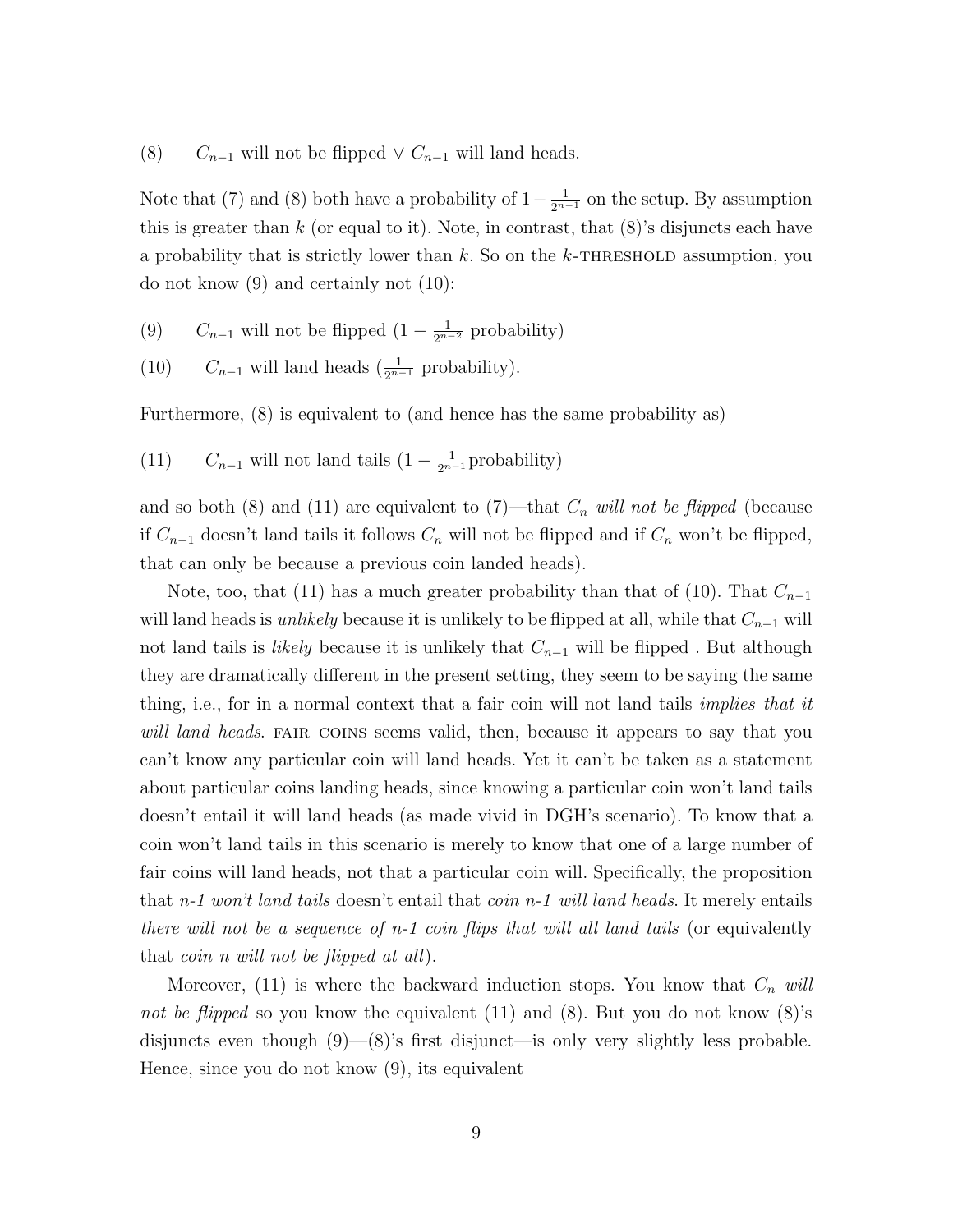(12)  $C_{n-2}$  will not be flipped  $\vee C_{n-2}$  will land heads  $(1 - \frac{1}{2^{n-2}}$  probability)

is also unknowable (before the coins are actually flipped). Both (12) and (9) have the same probability that comes close, but importantly falls short of  $k$ .

This concludes our explanation for how k-THRESHOLD can be used as a reasoned rejection of  $(5)$ ,  $(6)$ , and FAIR COINS. It boils down to a case where a disjunction's first disjunct  $(C_{n-1}$  will not be flipped) isn't quite probable enough  $(=1 - \frac{1}{2^{n-2}})$  to satisfy threshold k while with the added minute probability of its second disjunct  $(=\frac{1}{2^{n-1}})$ , the disjunction— $C_{n-1}$  will not be flipped  $\vee C_{n-1}$  will land heads—satisfies k. That a disjunction's probability can satisfy a threshold while none of its disjuncts do, is the straightforward implication of thresholds that we claimed implies the rejection of fair coins.

We've also claimed that the reason FAIR COINS is intuitively compelling, is that it masks the fact that under the assumptions of the setting, that a certain coin won't land tails is the same as saying that there won't be a *succession of tails tosses* that will allow that coin to be tossed in the first place. If (against great odds) it will be tossed, it will land heads.

Let's now inspect DGH's claim that their argument regarding knowledge can be extended to justification.<sup>11</sup> The principle they target is a variant of FAIR COINS:

justified fair coins: If you have justification to believe that a coin is fair, and you lack justification to believe that it won't be flipped, then you lack justification to believe that it won't land tails.

By an argument analogous to that of [fair coins], holding on to justified fair coins requires denying that, in the coin example, you have justification to believe that not all of the coins will be flipped.

#### (DGH, p. 280)

We can be brief here since even if (rational) belief has a different (and plausibly lower<sup>12</sup>) threshold r, we can repeat the same  $(5)-(12)$  argument using the same (prob-

 $11$ We use "justified" and "rational" interchangeably. See Cohen [2016] for an argument that these should really be viewed as the same.

 $12$ See Hawthorne et al. [2016] for arguments that rational belief requires lower standards of evidence than knowledge does.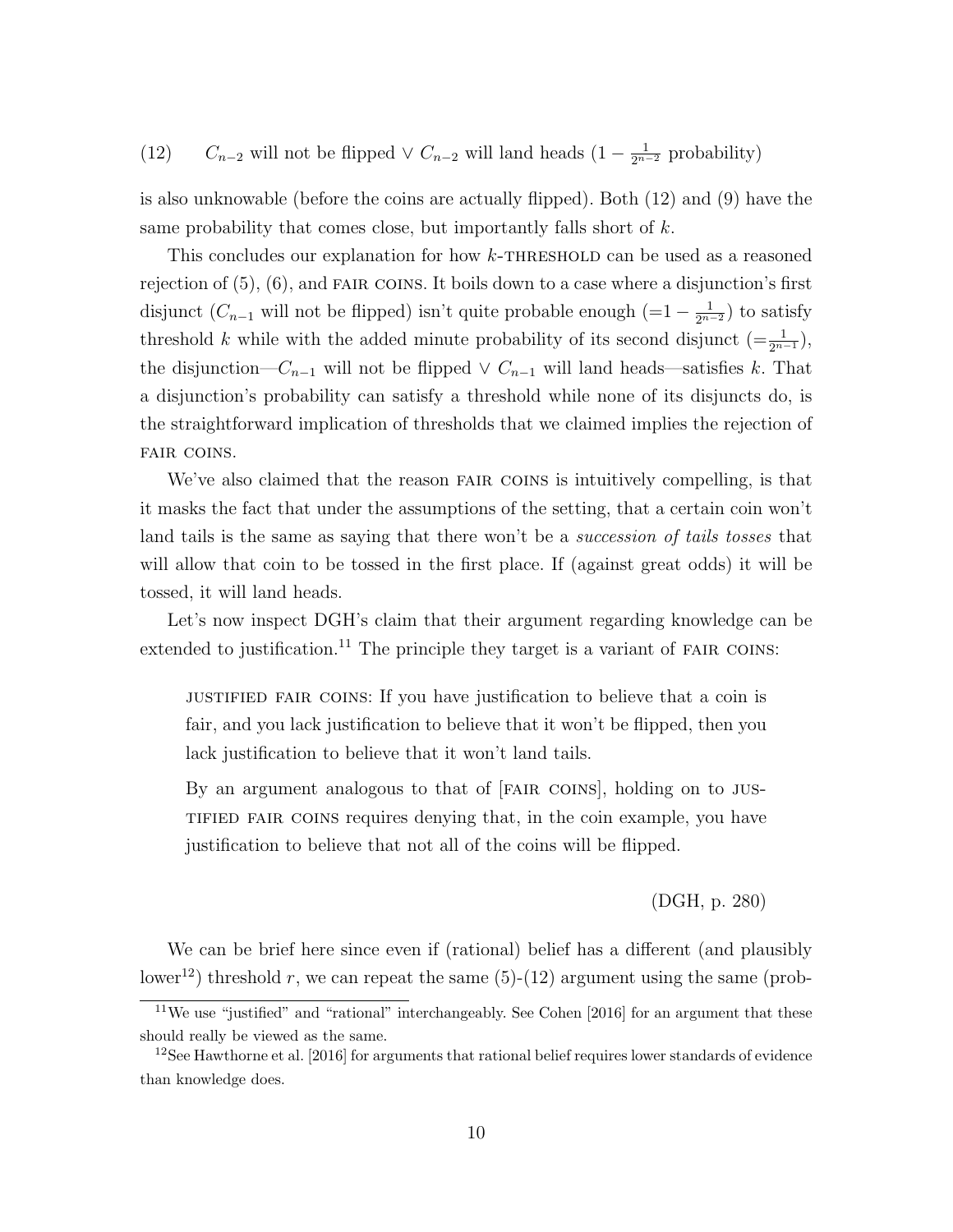abilistic) equivalences and differences as before. In fact, with regard to justification, we are in agreement with DGH:

Those who identify belief with confidence above a certain threshold have an independent reason to reject justified fair coins: since the proposition that a coin won't land tails is logically weaker than the proposition that it won't be flipped, one might have justification to invest abovethreshold confidence in the former without having justification to invest above-threshold confidence in the latter.

#### (DGH, pp. 280-1, n. 8)

Here DGH seem to make the same point that we do above. Threshold views give independent reason to reject fair coins. However, they limit the point to a very specific case: the Lockean view where belief (or perhaps justified belief) is *identified* with (justified) confidence above a certain threshold. Our argument above aims to show that a *much wider* class of views gives one independent reason to reject FAIR coins. In particular, our argument above can be adapted to show that any view in which (justified) belief *requires* (justified) confidence above a certain threshold gives one good reason to reject fair coins.

Moreover, any such view that puts a threshold requirement on justified belief will likely also amount to an endorsement of  $k$ -THRESHOLD. For if knowledge entails rational belief, as most theorists accept [not Lewis, 1996, though, see footnote 6 above], then a threshold requirement on rational belief entails a threshold requirement on knowledge. Thus a wide-range of beliefs about justification will give us an independent reason to reject both JUSTIFIED FAIR COINS and FAIR COINS.

One might wonder how much our argument above depends on the sharpness of the threshold. What if there is—even in a context—no precise threshold  $k$  that is the minimum evidential requirement for knowledge. What if knowledge itself is vague in some cases where one's evidence is at the threshold?

How to model such vagueness itself represents one of the more intractable philosophical questions. That *some* way of modeling a vague threshold requirement might allow us to maintain fair coins is a possibility we cannot ignore. However, we want to note here that standard ways of modeling a vague threshold will not be compatible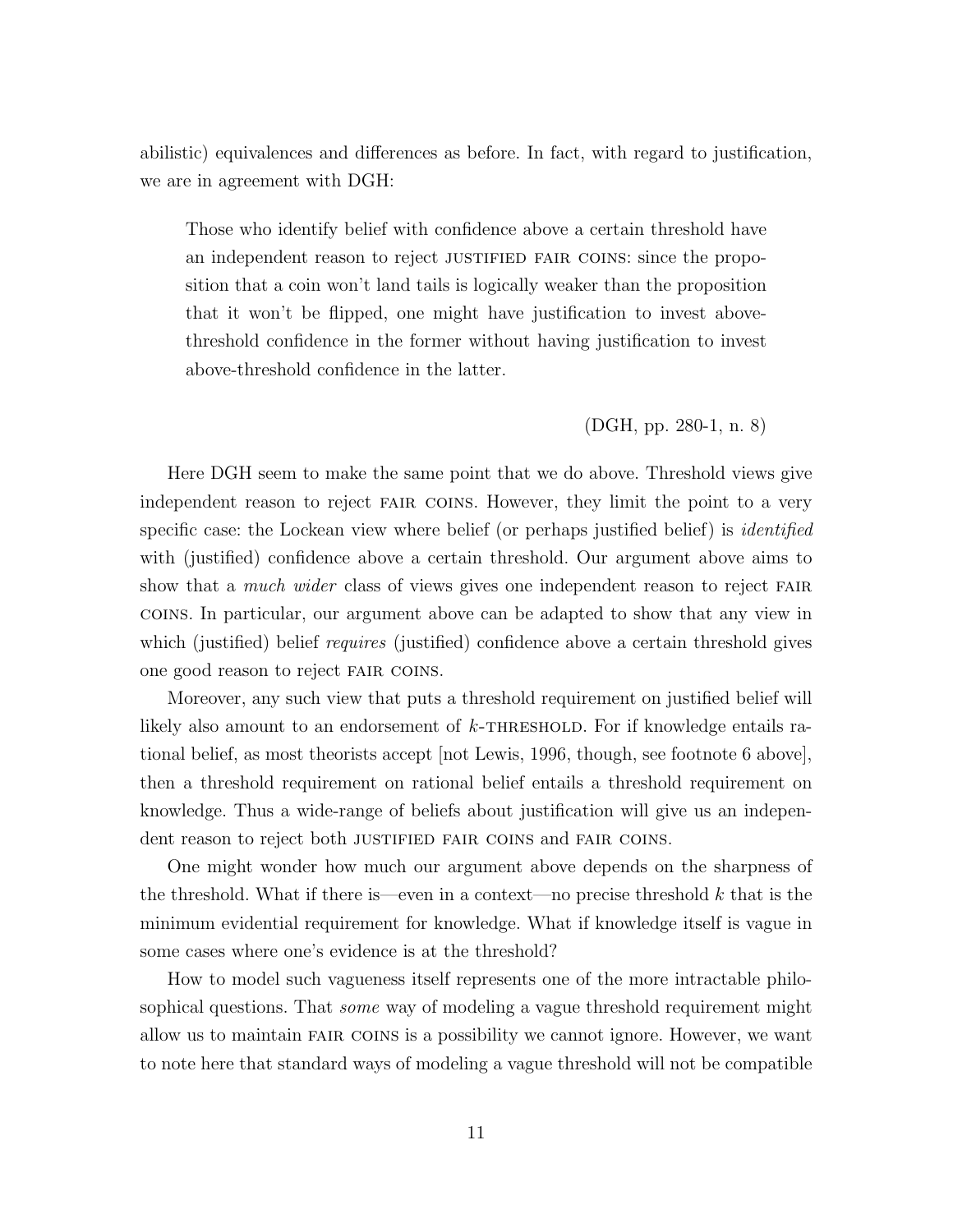with FAIR COINS. As an example, take a supervaluationist view of a vague threshold [Fine, 1975]. For each precise threshold some instance of the conditional in fair coins will be false. Thus, the universally quantified statement (3) will be false. So supervaluationist threshold views will also reject FAIR COINS.

### 3 Disjunctive Threshold Propositions

The disjunction we appealed to, (8), resembles what Hawthorne [2003] calls "junk disjunctive knowledge." One can know that a disjunction P∨Q is true, he argues, even though "one of [the] disjuncts is such that if one acquires a belief in its negation, one will (or at least ought to) simply throw out the disjunction" [Hawthorne, 2003, p. 72].<sup>13</sup> Such are cases where one's belief in the disjunction is solely (and rationally) based on one of its disjuncts.

The present case is similar because your knowledge of the disjunction is *almost* entirely based on your belief in the truth of its first disjunct. Without the added (minute) probability that  $C_{n-1}$  will land heads, your belief in the truth of the disjunction would not amount to knowledge. Nevertheless, if you ever learned that there is a significant chance that despite the odds  $C_{n-1}$  will in fact be flipped, you wouldn't thereby be in a position to conclude by modus tollens that it will indeed land heads. You should "throw it out." So your knowledge that the disjunction is true that serves as a counterexample to fair coins, shares this feature with "junk knowledge" disjunctions.

Though the usefulness of such disjunctions in deductive reasoning isn't the major issue of this paper, an analogy between the following case and fair coins is instructive we think. The  $k$ -THRESHOLD condition suggest a possibility that might seem dubious. Consider the following proposition:

(13)  $C_{n-1}$  will not be flipped  $\vee C_{n-1}$  will land tails  $(1 - \frac{1}{2^{n-1}} \text{ probability})^{14}$ 

<sup>14</sup>Consider the case where n=3. Knowing that  $C_n$  will not be flipped means that  $1-\frac{1}{2^2}=\frac{3}{4}\geq k>\frac{1}{2}$ .

<sup>&</sup>lt;sup>13</sup>The "junk disjunction" knowledge account is an expansion of Sorensen [1988] "junk conditional" account that is aimed at resolving Kripke [2011] Dogmatism puzzle. Sorensen's account relies on Jackson's [1979] view that introduces the technical term of "robustness" with respect to some information. In particular, Sorensen relies on the non-robustness of a conditional with respect to a conditional's antecedent (when the information is taken to support its truth while it is believed on the basis of the antecedent's falsity).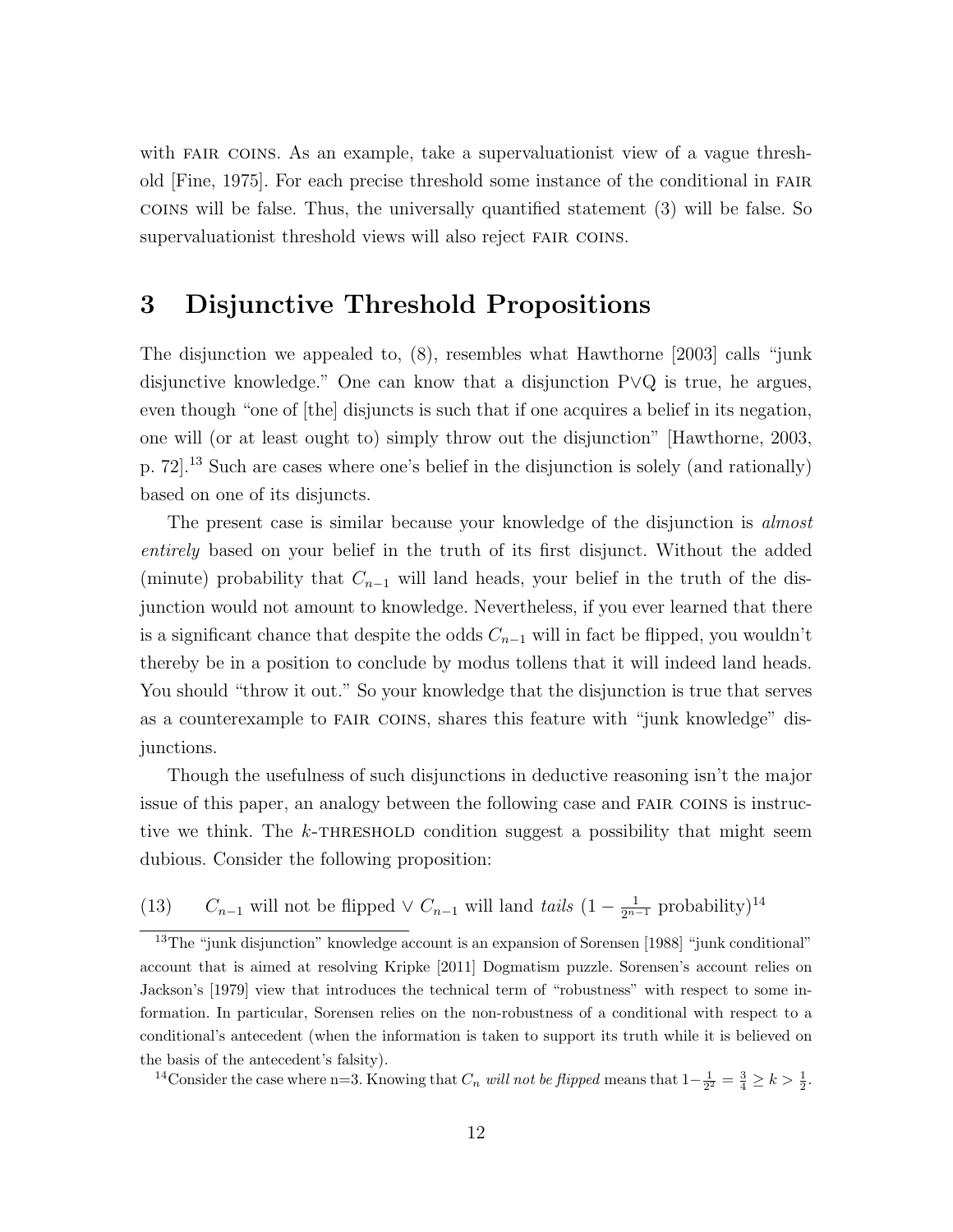Assuming that everything else remains fixed and that (13) is true due to the truth of its first disjunct (if the second disjunct is true then  $(11)$ ,  $(8)$  and  $(7)$  are false and hence not known, contrary to our assumption above), it may seem that you could know it. It is as probable as the disjunction (8) we considered earlier, i.e.,  $pr(C_{n-1}$  will not be flipped ∨  $C_{n-1}$  will land heads)=1-pr(n-1 consecutive tails tosses)=1-pr(n-2 tosses of tails and  $n-1$  landing heads)=pr(13), hence it is true and satisfies k-THRESHOLD. It looks, then, like the there is no obstacle in knowing this disjunction.

Yet in fact, knowing that (13) is true, isn't intuitively so smooth. We've assumed that you know that  $C_n$  will not be flipped and (13) leaves the possibility that it will open. If you knew both (13) and (8), you would both know that a sequence of n-1 coin tosses will not all land tails and that a sequence of  $n-2$  tails tosses and then a heads toss will not take place. So intuitively it doesn't seem like you can know (13) while still knowing (8).

Despite this formidable intuition obstacles, nothing forces us to say that you can't have this knowledge. We are, however, forced to say that if both  $(13)$  and  $(8)$  are known, then the principle of multi-premise closure is not valid. This is because assuming that you know– $(8)\&(13)$ –by conjunction introduction, (9) would be knowable by equivalence-closure. And we assumed, contrary to this, that you cannot know that  $C_{n-1}$  will not be flipped because the first coin flip sequence you know will not take place is n coin flips long.<sup>15</sup> Moreover, by repeating the same steps (with the second disjunct replacing "heads" with "tails" in  $(9)$ ), we would know that  $n-2$  coins won't be flipped, and then that  $n-3$  coins won't be flipped, etc. and the backward deductions that lead to an unavoidable contradiction would be reinstated. But there is no such issue if multi-premise closure fails, this kind of knowledge would be similar to having justification for believing that each lottery ticket will lose but not having justification that they will all lose.

Our commitment here to the claim that if (13) is known, then multi-premise

The probability of  $C_2$  will not be flipped or  $C_2$  will land tails satisfies k, since it equals 1 minus the probability that  $C_1$  *will land tails and that*  $C_2$  *will land heads*, i.e.  $\frac{3}{4}$ . Of course you couldn't know both (13) and (8) when  $n=3$ , unless  $C_1$  landed heads (because then either (13) or (8) would be false) and the probability of this happening is  $\frac{1}{2}$ . The point we are going to make, though, is that if you know the truth of these propositions, you could not know their conjunction (unless  $k = \frac{1}{2}$  in which case we would not have a proof).

<sup>&</sup>lt;sup>15</sup>Also, you can't know that there will be a  $n-3$  sequence of tails tosses and then two heads tosses directly, because by the conditions of the case  $n-1, n, \ldots 1, 000$ , won't be flipped at all.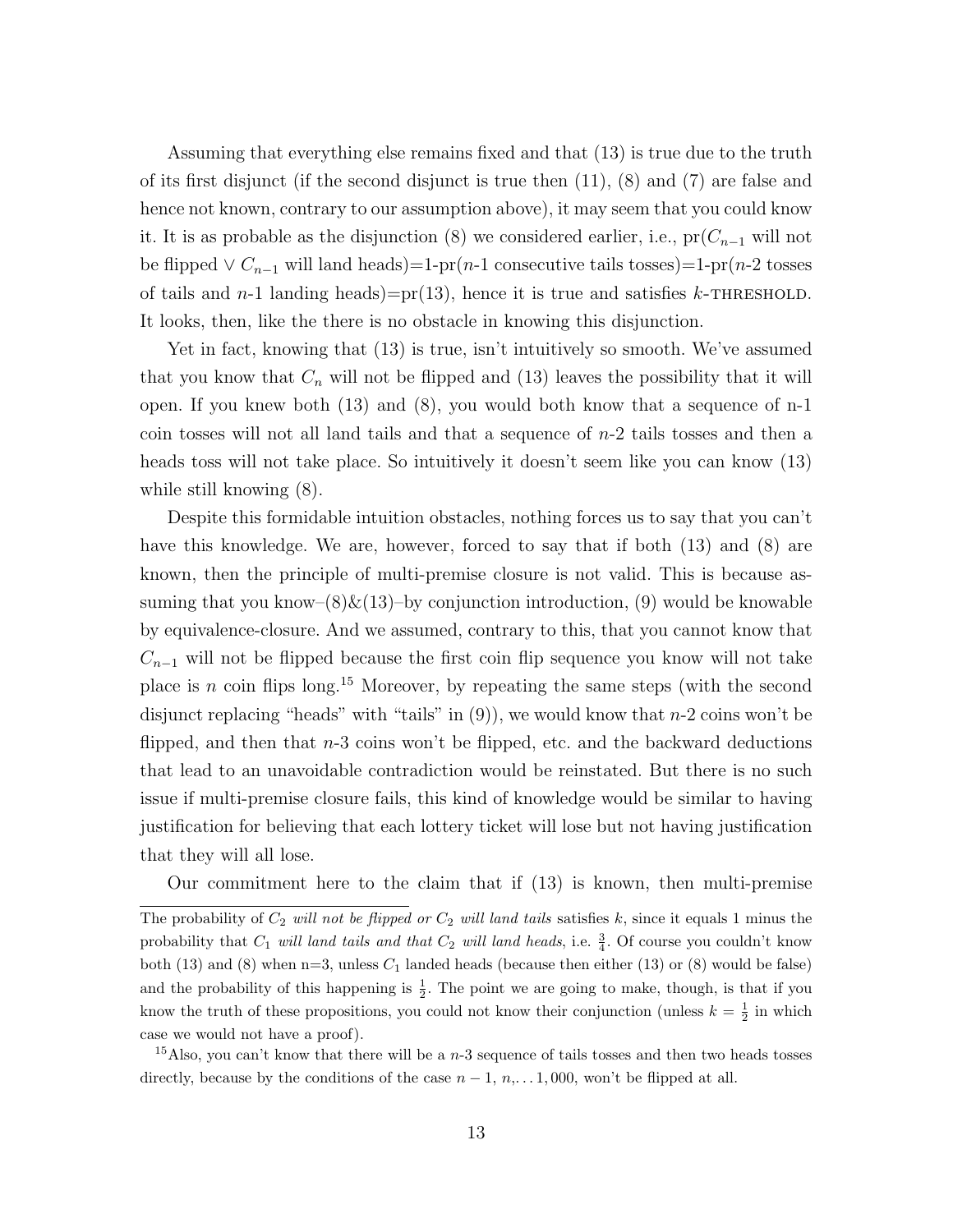closure is invalid, is not at all surprising. No one should be surprised that multipremise closure and below probability 1 knowledge is a difficult combination to defend. Moreover, equally unsurprising is that the explanation for why we deny multi-premise closure in this setting is not at all an attempt to avoid skepticism. Rather, our denial of multi-premise closure goes back to why we are tempted to say that (13) could be known in the first place, that is, due to  $k$ -THRESHOLD: Each of the two propositions satisfies  $k$  but their conjunction does not. The point is that the basis for multi-premise closure denial is the same source of our denial of fair coins we argued for here. In accepting that there is some threshold that allows you to know a disjunction without knowing either of its disjuncts, we have essentially accepted that you can know two conjuncts without knowing the truth of their conjunction.<sup>16</sup>

If equivalence-closure holds, we know that if there is a first coin you know won't be flipped, then you can know the coin that proceeds it will either remain unflipped, or will land heads. And this means that you can know that this coin won't land tails. So to claim that fair coins holds would be to claim that rational belief does not have a threshold or that knowledge doesn't entail rational belief, that equivalent propositions do not have the same probability and are not equi-knowable (equivalenceclosure fails), and that knowledge itself doesn't have a threshold. There is also the option of skepticism, of course. fair coins, however, only apparently makes this option more credible.

### References

- Andrew Bacon. Give your knowledge half a chance. Philosophical Studies, 2:1–25, 2014.
- Stewart Cohen. Knowledge, context, and social standards. Synthese, 73(1):3–26, 1987.
- Stewart Cohen. How to be a fallibilist. Philosophical Perspectives, 2:91–123, 1988. ISSN 15208583, 17582245. URL http://www.jstor.org/stable/2214070.
- Stewart Cohen. Theorizing about the epistemic. Inquiry, 59(7-8):839–857, 2016. doi: 10.1080/0020174X.2016.1208903. URL http://dx.doi.org/10.1080/0020174X. 2016.1208903.

<sup>&</sup>lt;sup>16</sup>This, then, is another reason to resist a probability 1 threshold view that accepts multi-premise closure (and divorces chance and probability). We will not pursue this line of argument here, though.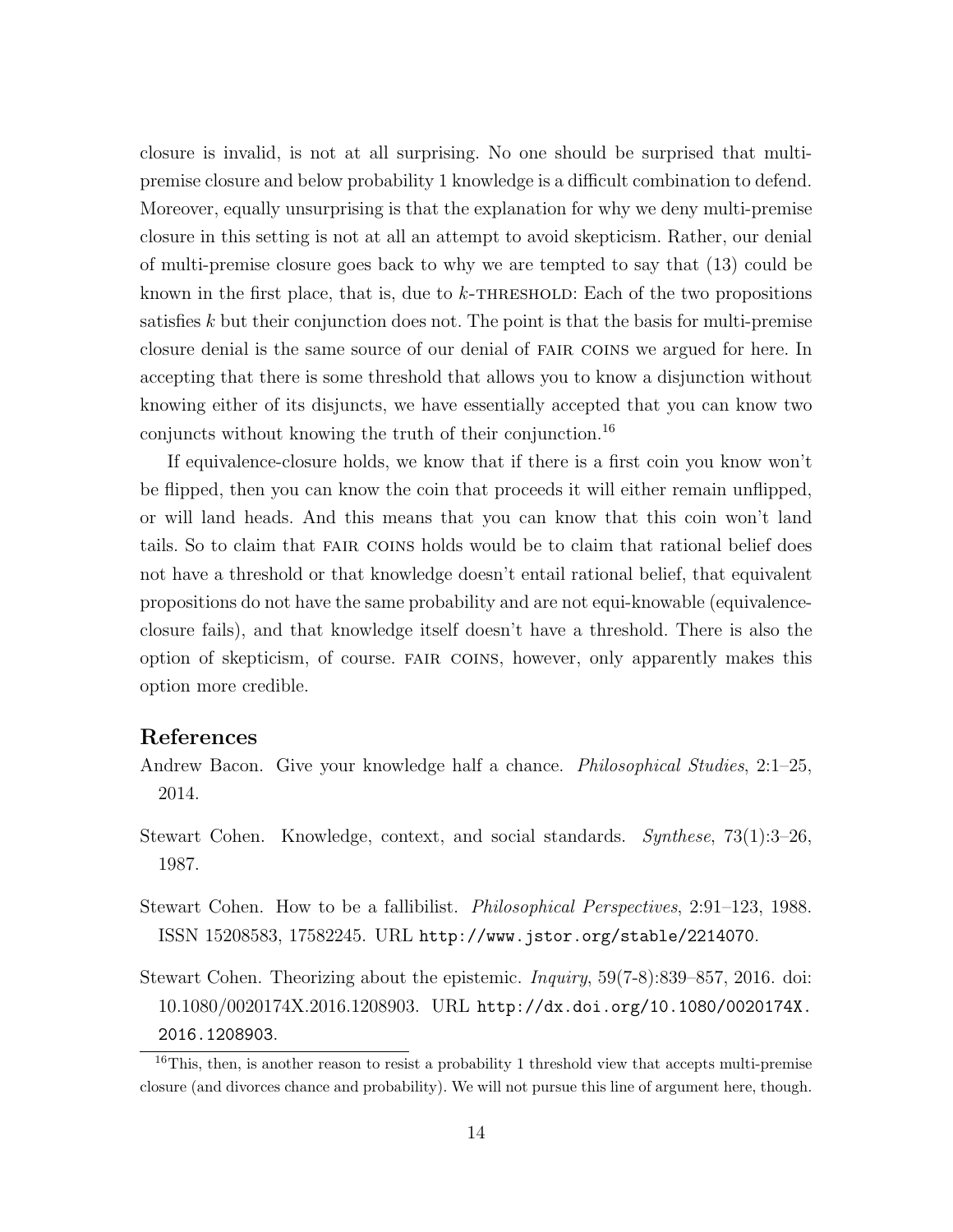- Cian Dorr, Jeremy Goodman, and John Hawthorne. Knowing against the odds. Philosophical Studies, 170(2):277–287, 2014.
- Fred Dretske. The pragmatic dimension of knowledge. *Philosophical studies*, 40(3): 363–378, 1981.
- Kit Fine. Vagueness, truth and logic. Synthese, 30:265–300, 1975.
- John Hawthorne. *Knowledge and Lotteries*. Oxford University Press, 2003.
- John Hawthorne, Daniel Rothschild, and Levi Spectre. Belief is weak. *Philosophical* Studies, 173(5):1393–1404, 2016.
- Frank Jackson. On assertion and indicative conditionals. Philosophical Review, 88 (4):565–589, 1979.
- Saul Kripke. Two paradoxes of knowledge. In Philosophical Troubles: Collected Papers I, chapter 2, pages 27–51. Oxford University Press, 2011.
- David Lewis. Scorekeeping in a language game. *Journal of philosophical logic*,  $8(1)$ : 339–359, 1979.
- David Lewis. Elusive knowledge. Australasian Journal of Philosophy, 74(4):549–567, 1996.
- Daniel Rothschild and Levi Spectre. A puzzle about knowing conditionals. Noûs, forthcoming.
- Martin Smith. Between probability and certainty: What justifies belief. Oxford University Press, 2016.
- Roy Sorensen. Dogmatism, junk knowledge, and conditionals. Philosophical Quarterly, 38:433–454, 1988.
- Peter K Unger. *Ignorance: A Case for Scepticism*. Oxford University Press on Demand, 1975.
- Timothy Williamson. Replies to critics. In Duncan Pritchard and Patrick Greenough, editors, Williamson on Knowledge, pages 279–384. Oxford: Oxford University Press, 2009.